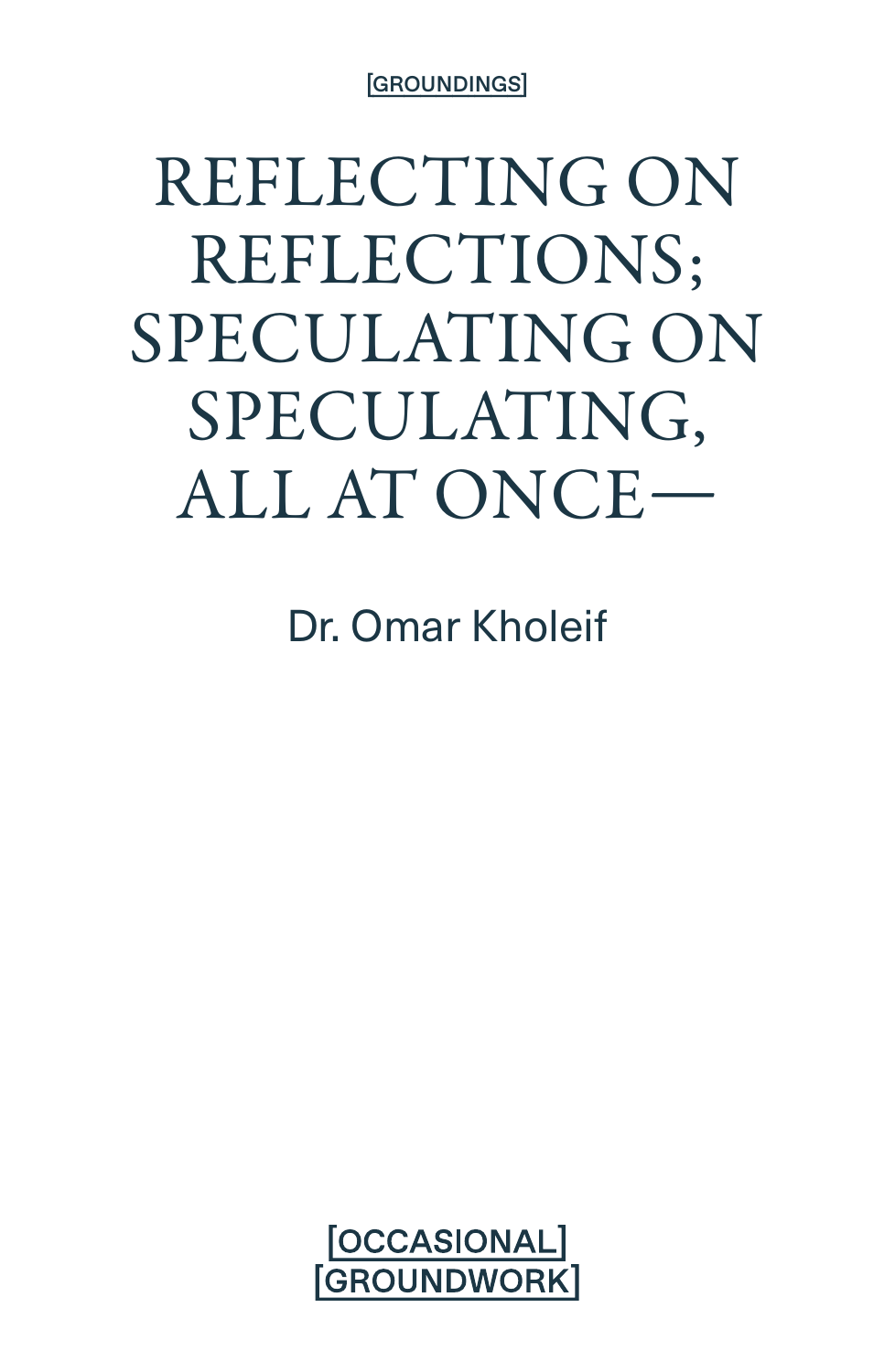

In early 2021, in light of the density of internet use in both the personal and professional realm due to the limited mobility imposed by the Covid-19 pandemic, we invited author, curator and cultural historian, Dr. Omar Kholeif to revisit their publication *You Are Here : Art After the Internet*. Here, they revisit the potential impact and relationship of the internet to artistic practices and art's infrastructures.

*You Are Here : Art After the Internet*<sup>1</sup> was the first major published collection to critically explore both the effects and affects that the internet has had on contemporary artistic practices. It positioned itself as a provocation on the current state of cultural production, relying on firstperson accounts from artists, writers and curators as its primary source material. Responding to an era that had increasingly chosen to dub itself as 'post-internet', the collective text explored the relationship of the internet to art from the early millennium to its publication in late 2013. The book raised once urgent questions about how we negotiate the formal, aesthetic and conceptual relationship of art and its effects after the ubiquitous rise of the digital. Questions all the more relevant today, as citizen-users navigate the necessities of being online in an age of overtly algorithmic bias, data mining, as well as the planetary aftermath of the tangible internet.

Edited and co-authored by Omar Kholeif with contributions from Sam Ashby, Sophia Al-Maria, Jeremy Bailey, Stephanie Bailey, Erika Balsom, Zach Blas, James Bridle, Jennifer Chan, Tyler Coburn, Michael Connor, Jesse Darling, Brian Droitcour, Constant Dullaart, Ed Halter, Omar Kholeif, Gene McHugh, Jamie Shovlin, Basak Senova, Brad Troemel, Lucia Pietroiusti, Model Court, Basel Abbas and Ruanne Abou-Rahme and James Richards.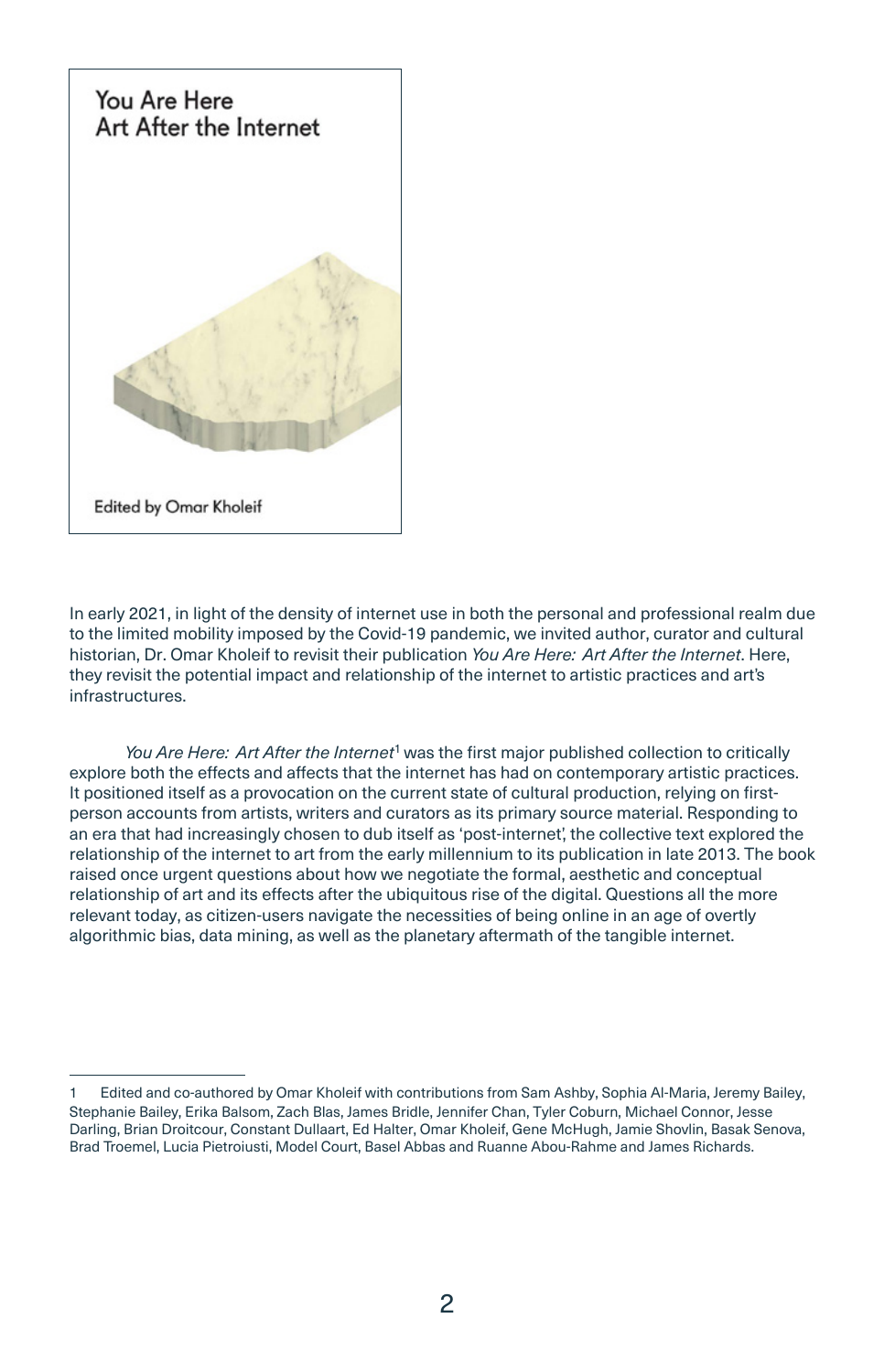## "My library is an archive of longings"2

The genesis of a story is composed of a distinctive 'gene', not simply a point of origin, but a confluence of biological, embodied and cerebral experiences—constellations of fragments that in a summative sense form the foundation of a whole. The fragment, in popular iconography and attendant studies of iconology, conjures designs of broken, wounded, or ruined culture.<sup>3</sup> Fragments possess prickly, malformed contours, which exist as remnants of a historical era. The cover of my third-edited and co-authored volume, *You Are Here: Art After the Internet*, sought to create a dialogical conversation with this concept of the fragment as an entry-point putting a punctured slab slap bang on its cover. The white paperback is occupied by a splintered wedge of marble (some thought it a slice of cheese eaten by a mouse, which I did not anticipate). Rather, its punctiliously perforated edges were intended to suggest a loose and unsettled portion of a gravestone—astray, unrooted, no longer moot. Its suggestion of death equally sought to function as a metaphor for history—once the story is authored, it is assumed that the subject of discussion is metaphorically deceased.<sup>4</sup>

The seemingly playful gesture of graphic design was the first provocation. What does it mean to pull together the threads of a history that the world believes to be entirely nascent, it sought to ask? How can one weave genealogical lines through a hyperbolized cultural-moment to make evident its routes and roots, was another? It also sought to make explicit the unmanageable task of being

<sup>2</sup> Susan Sontag, *As Consciousness is Harnessed to Flesh: Journals and Notebooks, 1964-1980*. Farrar, Straus and Giroux, 2012.

<sup>3</sup> See: W.J.T Mitchell, *Iconology: Image, Text, Ideology*. Chicago and London: University of Chicago Press, 1986.

<sup>4</sup> Here, I am invoking concepts that had emerged in the lead up to the rise of the initial dotcom boom such as the writing of Francis Fukuyama and Samuel P Huntington, in particular, *The End of History and the Last Man* (Free Press: 1992) and *Clash of Civilization* (Simon & Schuster: 1996).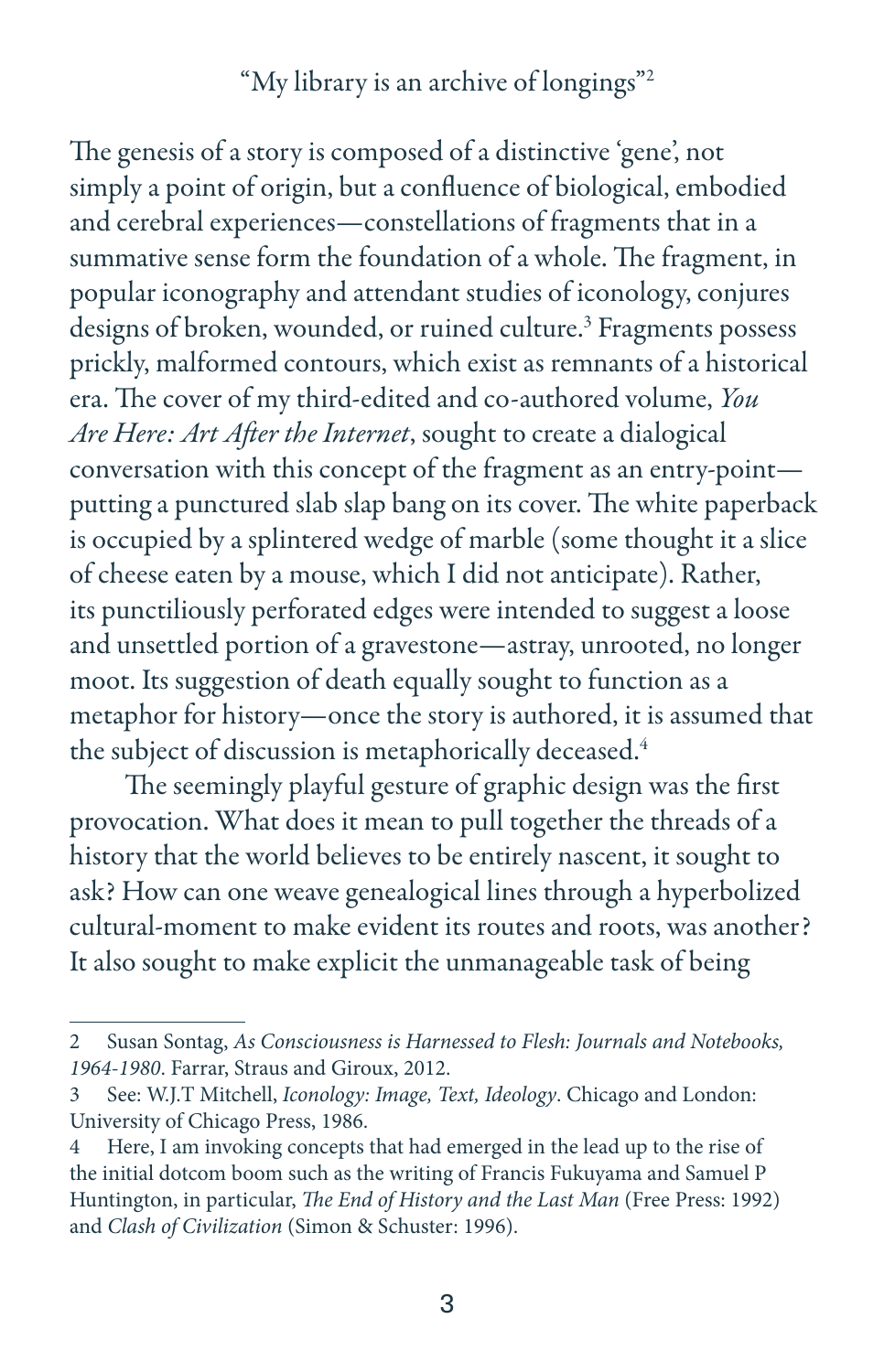panoptical in scope. This was, and still is, a slice—a situated, subjective piece of a history in constant motion, or as the book's contributors suggest, in potential free-fall.

*You Are Here: Art After the Internet*, which for indexical purposes, was co-published by SPACE, London and Cornerhouse Books in its first iteration in December 2013/January 2014, has despite modest beginnings gone on, to my surprise, to occupy a pivotal space in art history. The subject of multiple reprints, it has informed course syllabi the world over, in higher education and secondary schools, where I have been consistently informed that it is a particular favourite among A-Level students in Art. The book is, by all accounts, the first anthology to critically consider and disentangle debated terms and platforms, from 'The New Aesthetic' to 'Postinternet art', as well as the attendant birth of what Brian Droitcour dubbed to be 'societies out of control'. The shift from a web to an app-based culture is explored by Gene McHugh, who discussed online relationships; I queried the birth of 'platform culture', from Artsy to S[edition] and artist-theoretician, Zach Blas rounded the thesis of the book with the launch of the manifesto *Contra-Internet Aesthetics*. The latter has been a useful tool in linking theories of the internet to de-colonial, anti-racist and queer study.

The spirit from which these topics were drawn was not strategic, nor were they carefully choreographed. I now smirk scrolling down the book's Amazon page to read a buyer review, "Totally random…will leave you feeling empty." If, a book could make one *feel* especially *empty* in a world so full of content, then perhaps it is to be deemed a successful act of making. The reviewer also touches upon one of the book's guiding principles: randomness, which as a practice is a historical key by and through which culture can and is accessed in the post-digital age.

While I was Curator at the Foundation for Art and Creative Technology (FACT) in Liverpool, I was introduced to a pioneering artist, Roy Ascott, who had founded the infamous Groundcourse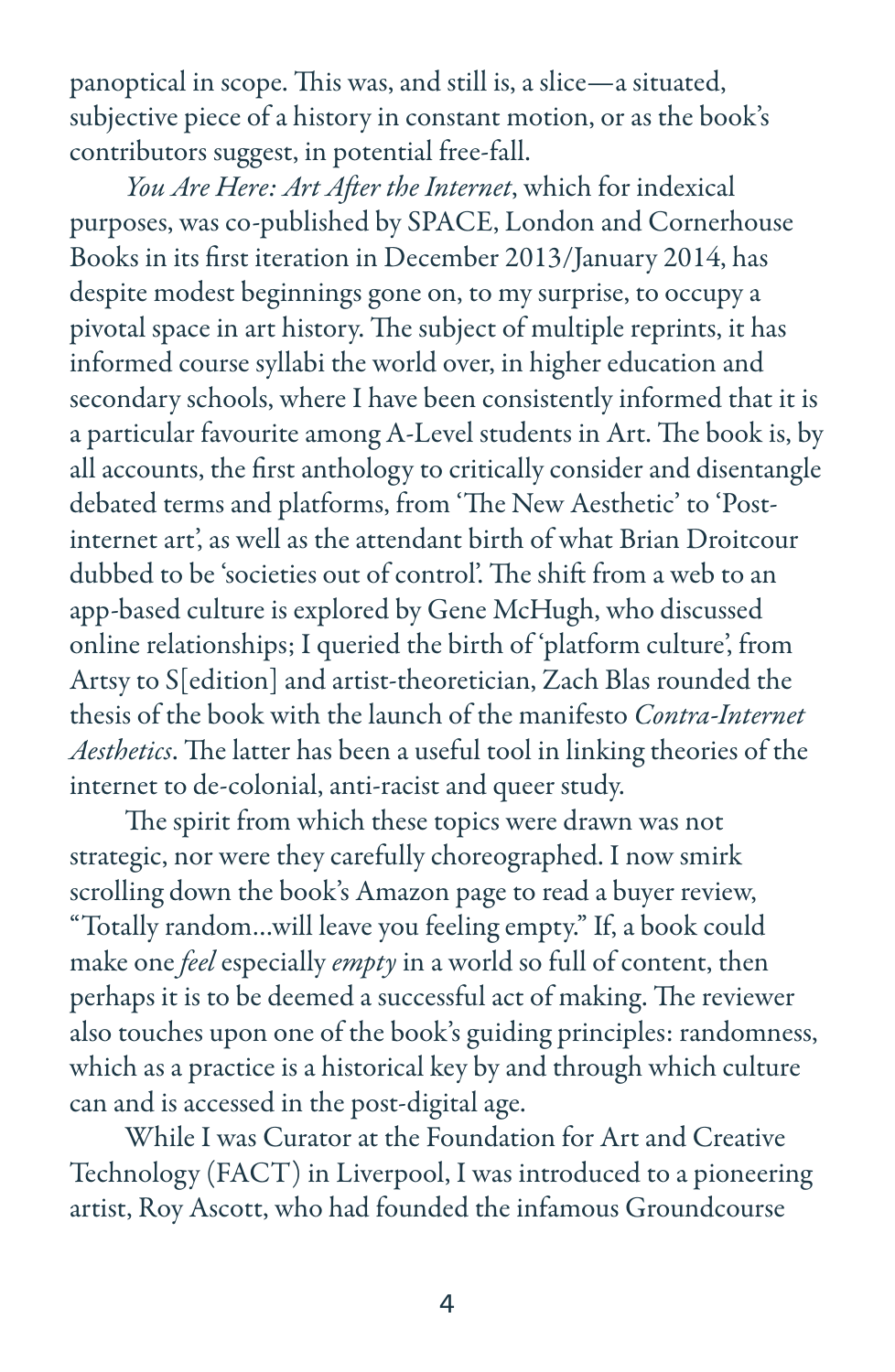programme. At both the Ealing Art School and Ipswich School of Art, the course, which counted Brian Eno and Pete Townshend among its students, was notorious for its experimental pedagogy and as noted in certain oral histories is believed to have extended the idea, popularized by John Cage, of Aleatoric music—music by chance; 'the accident' as a defining principle. In the 1960s Brian Eno, the progenitor of ambient and generative music, and by proxy art of this nature, articulated that 'randomness' was the driving impetus behind much, if not all, of his artistic endeavours.5 At FACT this became a defining perspective for me—from the lab where early adopters were tinkering with open-source software through to our galleries and public spaces, where our CEO had encouraged the programming team to explore the concept of the 'future human'; unsystematic structures felt apt. The mind was now hyperlinked. Despite arguments of 'The Shallows' of knowledge and memory as articulated by Nicolas Carr, the information field had become more expansive and inclusive than it had seemed before.<sup>6</sup>

In the political arena, the events of the so-called 'Arab Spring' took me to my grandfather's side before his death, as we protested in Tahrir Square in downtown Cairo. We swam in the optimism surrounding the potential expanse made permeable with and through the internet. It seemed, on a certain surface, that citizens were shredding through the digital divide. The exponential interest in the cultural artefacts that emerged from this field was inevitable. From the vantage point of 2021, it has become clearer that the digital divide is contorted. Instead, it exists more acutely between the shareholders and CEOs of social media platforms and the active proletariat who populate them with content, as opposed to the

<sup>5</sup> See Christopher Scoates, *Brian Eno: Visual Music*. London and San Francisco: Chronicle Books, 2019, and Brian Eno *Light Music*. London: Paul Stolper Gallery, 2017.

<sup>6</sup> Nicholas Carr, *The Shallows: How the Internet is Changing the Way we Think, Read and Remember*. London: Atlantic Books, 2010.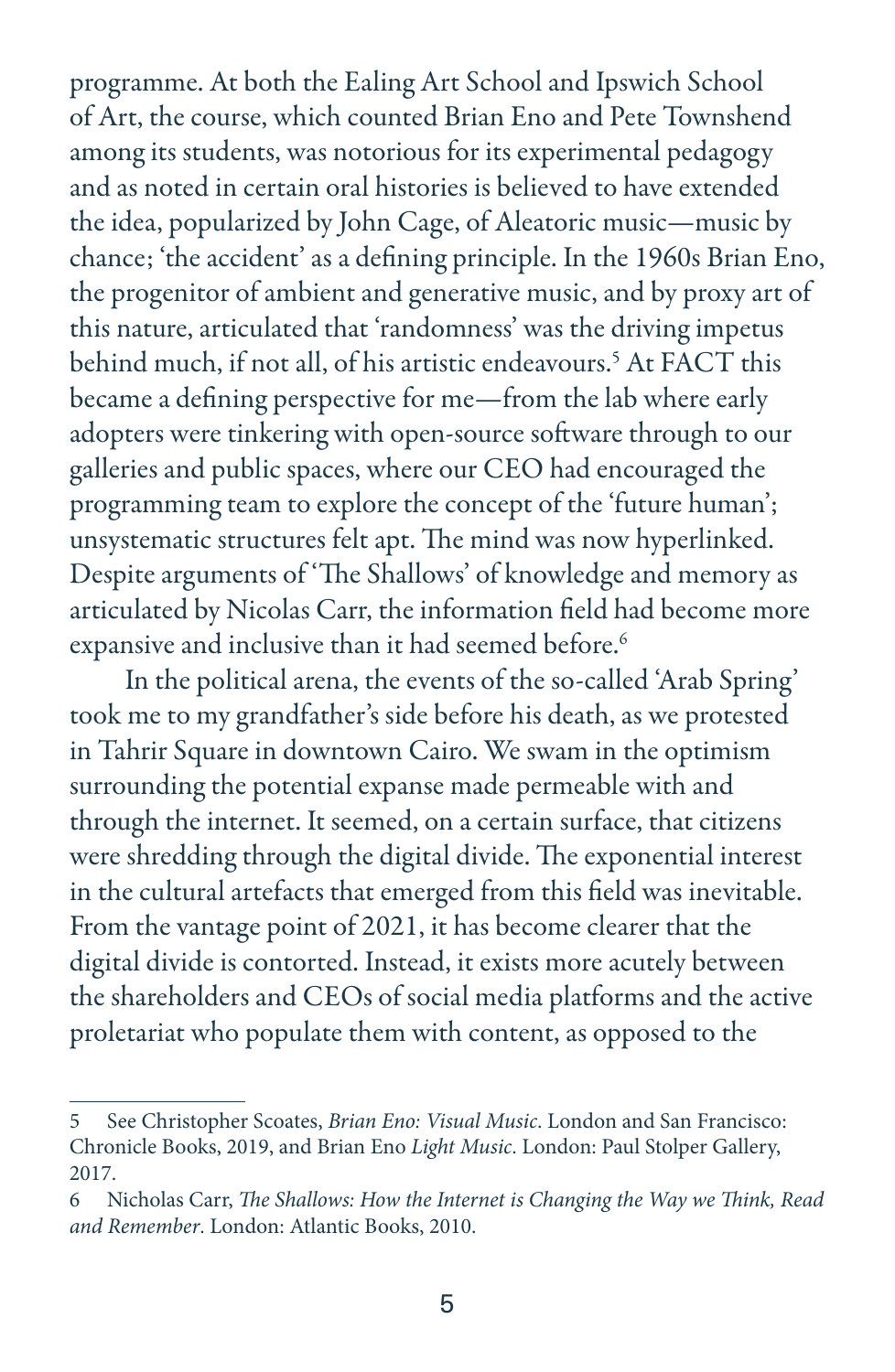binary notion of access versus no-access.<sup>7</sup>

Pooling together ideas in a 'new media' centre as a queer person of colour, who also happened to be Muslim, initially felt like an opportunity for a new perspective to emerge. That is, until the parade of new media aristocracy waltzed through the doors in 2011 during a bi-annual academic conference for 'new media' hosted by the institution where I worked. The vestiges of a certain aristocracy had arrived, mostly from western Europe. I could see no one like me, not in age, experience, or race. The now antediluvian histories under discussion were ones that I was intimately aware of by this point. Yet, they were not contextualised within the frame of the present, or a propulsive future. A critical historian will argue that history only repeats itself if it is dissociated from the context of the present. A contemporary lens keeps the phenomenological experience of the bygone era intrinsically relatable—alive. Everything 'new' about 'media' seemed too lifeless in this hermetic circuit.

I set my eyes to London and took on a new role at SPACE, London to head up their Art and Technology programme. Anna Harding, the CEO, was keenly attuned and interested in the artist's voice. Despite having founded the MFA programme in Curating at Goldsmiths; she had little patience for discourse that was obfuscating, especially if it were so for the artists who were being spoken and written about. Rather, she argued for a now popular term, 'support structures'8 , which enabled creative

<sup>7</sup> For example, historically disconnected, mobile telephony has exponentially grown the number of individuals who have access to the internet. If we take the case of the African continent, one can see massive shifts in access that have emerged over the last decade. In Kenya over 85% of the population is online; 73% in Nigeria; Morocco is at nearly 70%. Despite variations across the continent in access, the crossembedded nature of media has brought many more into the connected sphere at an exponential rate.

<sup>8</sup> In 2009, artist Céline Condorelli released a pioneering manual, co-authored with numerous artists, curators and architects, on how to embody concepts of care in the practice of art-making. The book published by Sternberg Press grew out of a collaboration between Condorelli, Gavin Wade with James Langdon.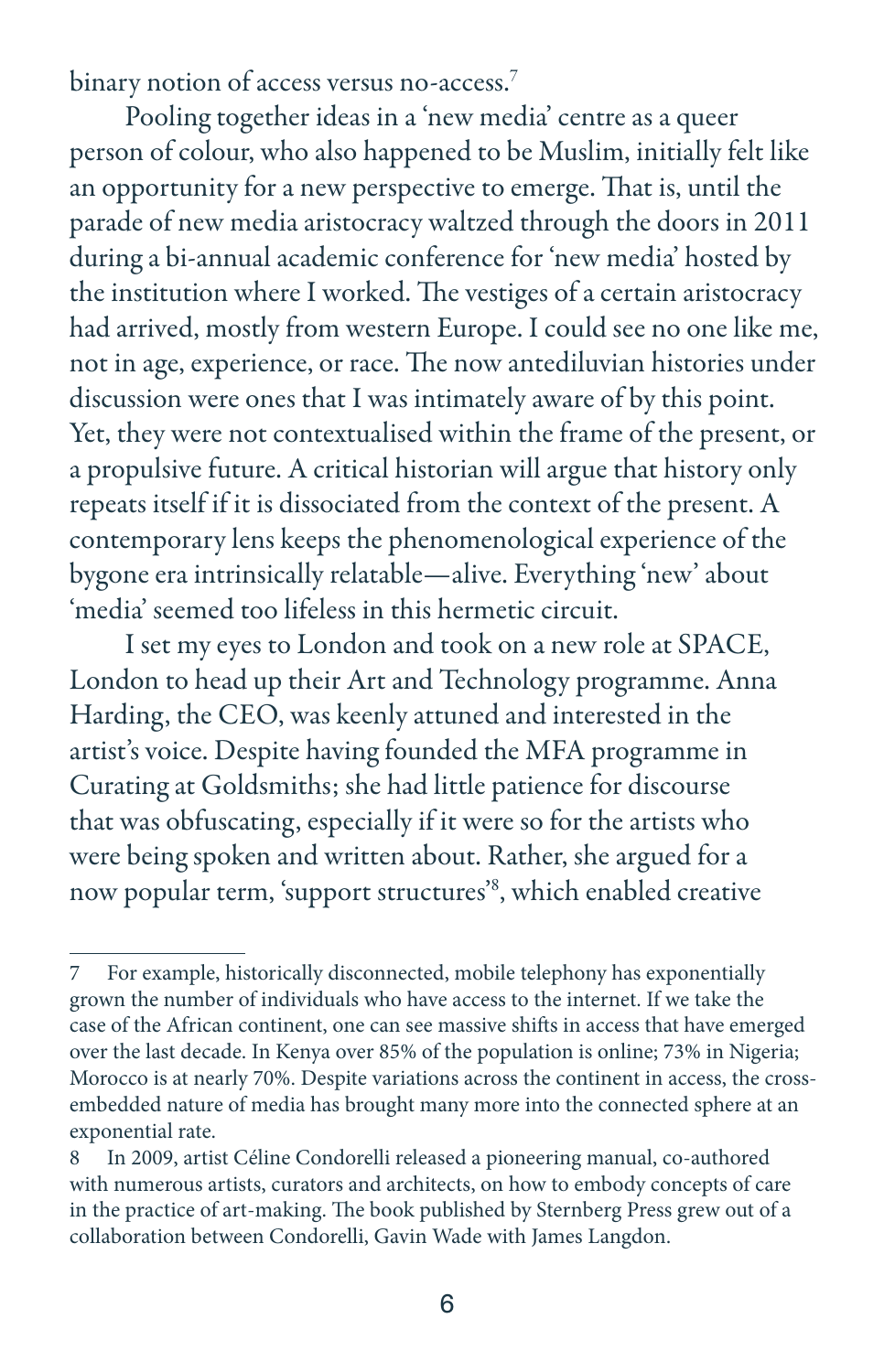production. Part of my role was to oversee the organisation's flagship residency programme to be held in a new placemaking project anachronistically dubbed, The White Building. The once-derelict canal side building took inspiration from ateliers such as Eyebeam in New York and V2 in Rotterdam, except the proviso here was that everything produced had to embody a sense of public-ness. This manifested in myriad forms, but most potently for me in the conversations that occurred over rolled-up cigarettes and packed lunches by the river.

As we did not stage traditional 'exhibitions,' I initially assumed that we could not produce a catalogue. "A catalogue is more important than the exhibition", I have been informed by my mentors, but if *this* experience was not an exhibition, what was it?

What emerged during the short stint at SPACE, where I am now a trustee, is a universal 'pin drop' as Jesse Darling, one of the resident artists dubbed it. 'You Are Here!' I recall her exclaiming. How could we document this event? This sphere was more akin to the support structure, fashioned by artist Anton Vidokle and curator Eungie Joo, called Night School. This was a temporary school, in our case one for artists hankering to be a part of a space that they could not yet call their own.

Accordingly, despite inviting a few interlocutors from outside the scope of the residency, the majority of the writings within the book were authored by artists, curators or thinkers who critically engaged in some fashion in or with the conversations that emerged that year. There was little budget; the generosity of everyone involved was pivotal. I called in favours and had a dummy ready to show to publishers. I shopped the book around a coterie of editors, many of whom have now published one or more of my books. At the time, they declined. The book's topic was dubbed, 'too specific'; 'too early'. One went as far as to call it 'uncritical' which anyone who has flipped through the YAH's pages, as it is affectionately called, will likely disagree with. Fortuitously, Cornerhouse's former Artistic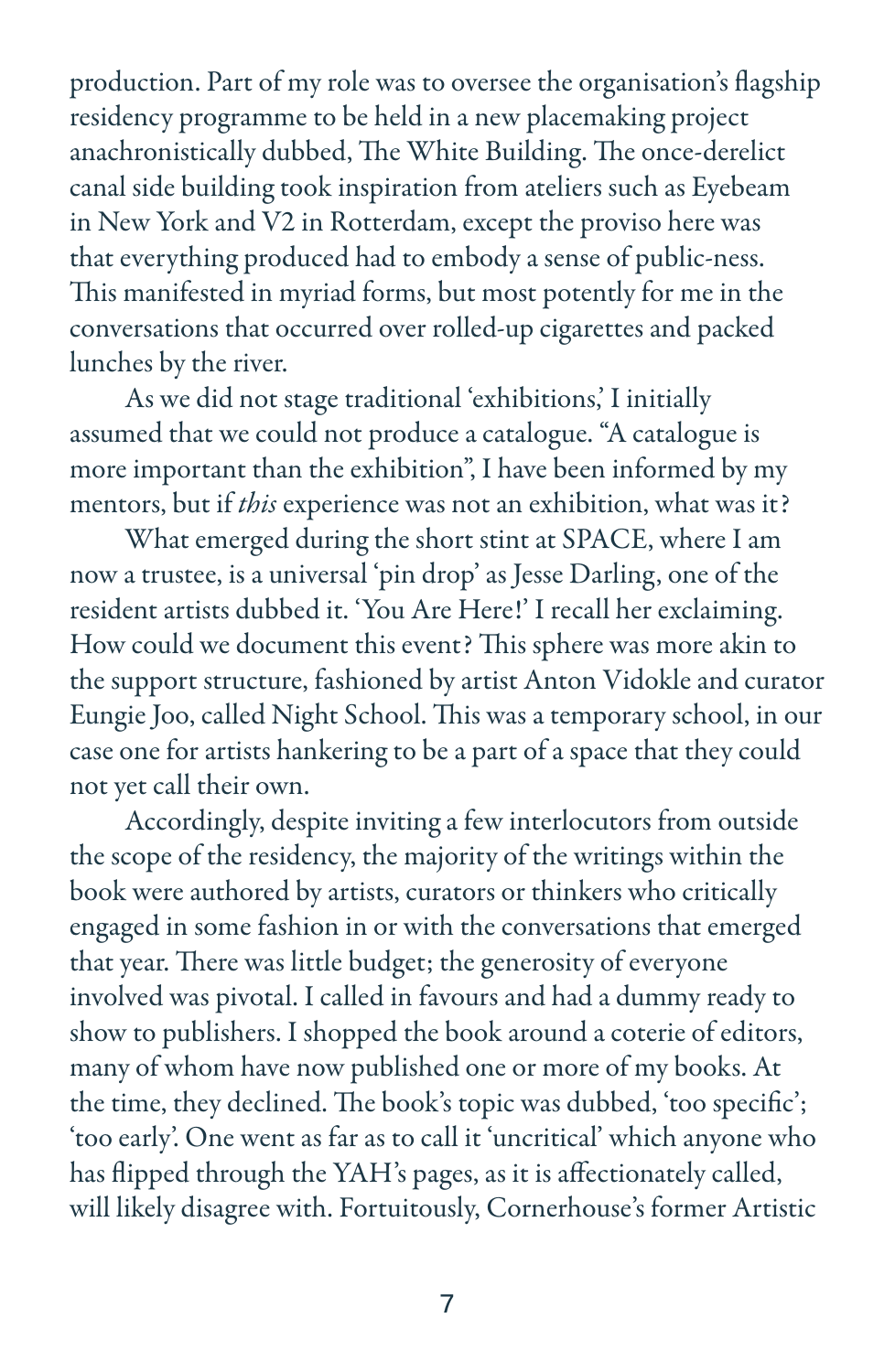Director, Professor Sarah Perks, was able to pass the book through the bureaucratic gates, past those still illiterate in the field, and to Cornerhouse's publishing arm and subsequently D.A.P., so that it could be read. The price was intentionally kept low.

Reflecting on the book less than a decade later; everything has changed and yet much remains the same. I considered what it would mean to perform a 'condition report' on the book. For the un-initiated, the world that we live in is still fragmented around two insular camps: the digital utopians and those who remain dystopian, as well as the odd centrist like myself. What we have been privy to since 2013 is what in 2020, I dubbed to be a 'thickening of the digital sphere; a digital time', as identified by the global pandemic Covid-19 and the impact of social distancing.<sup>9</sup> While certain organisations—from museums to government bodies, as well as tech companies – have seen this movement as a form of 'cost saving', the reality is all the more chilling. No more real-estate and attendant electricity costs for instance, does not forego the embodied realities of the internet. As I have argued in books including, *Electronic Superhighway (2016-1966)* (2016) *Goodbye, World! Looking at Art in the Digital Age* (2018) and *Art in the Age of Anxiety* (2021), the internet is a palpable 'thing' that demands specific physical form; its abstraction is our downfall.

Increased user traffic over the last two years has led to the collapse of servers from some of the world's largest and mostvisited websites, from Amazon to the various platforms by the company now known as Meta (formerly Facebook). Meanwhile streaming entertainment services such as Netflix have consumed copious bandwidth to the point that at one point the UK and European governments limited their streaming capacities, along

<sup>9</sup> Omar Kholeif, 'Sick Living, Sick Society'. *Mousse* No. 72, 2020.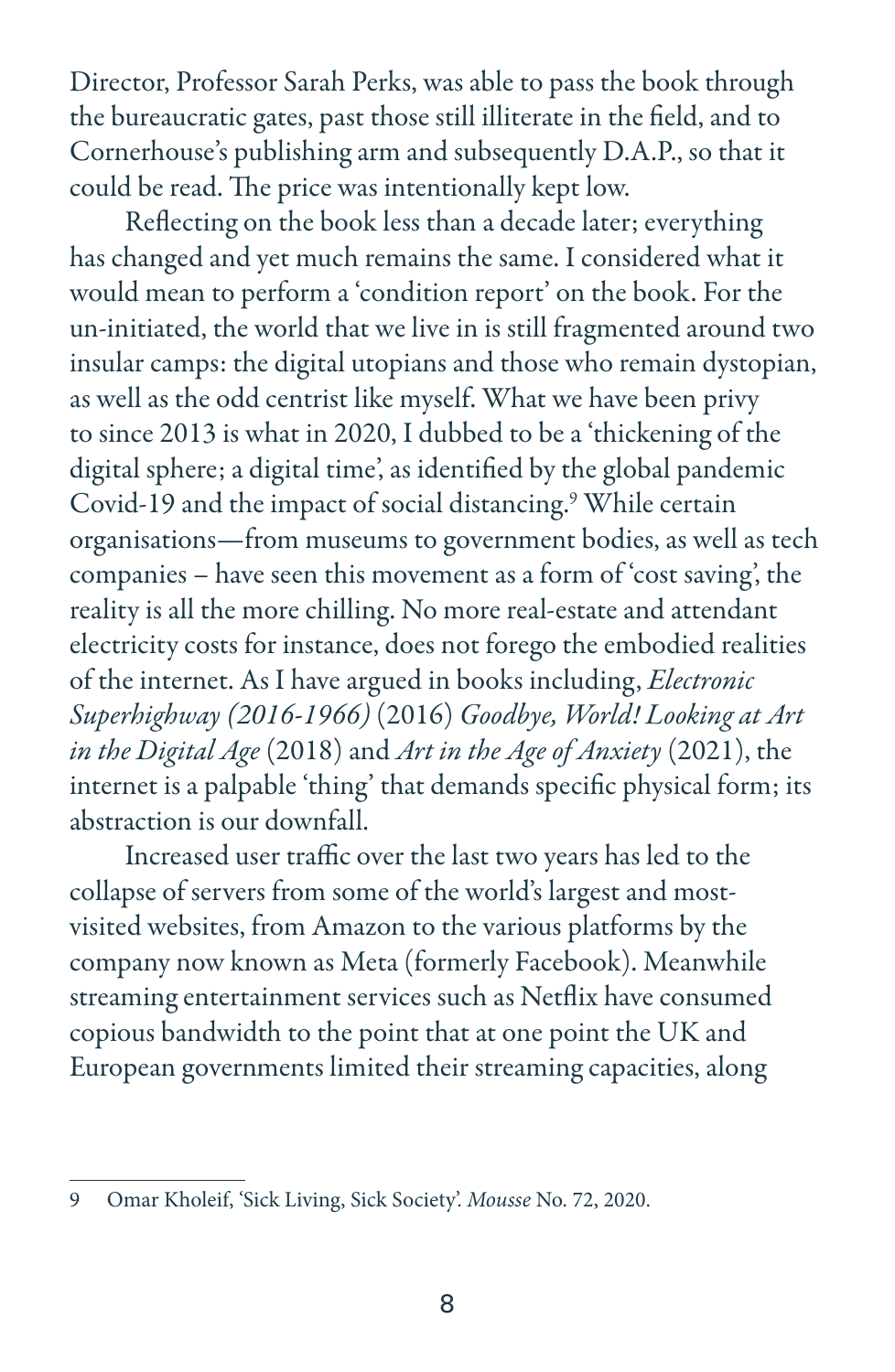with YouTube.<sup>10</sup> Yet the environment that powers and contains this sphere is seemingly invisible to the masses. As we begin to demand increased bandwidth, soon the Earth may begin to devour itself in an entirely different fashion. The Jevons Paradox<sup>11</sup> is worth considering here. Give a human what they want and they will always crave more. Enhanced capabilities are not sufficient because they engender new forms of desire and imagination—that is what makes us human; we do not settle. The social, economic and political implications of those fields of desire can be so potent that we may soon be fighting for basic provisions in industrialised economies, even with our contactless credit cards in hand.12

Underwater cables, in theory, could disintegrate marine life; townships in the so-called 'developing world' could become eroded through the birth of new data centres: who wins in all of this is a loaded question. In this regard, the accelerationist discourses that technology will hurtle humanity to its ultimate demise seems, even *feels* inevitable, but what of its inexorable impact on art and artists; museums and biennials? What should one take note of and consider, what can we do, is a query that we continue to prod at each other.

As technological distribution has become more readily available as a tool, so too have the attendant voices from around the world, fusing and fuelling artistic exploration into experiments around Black, Brown, and Queer bodies and beyond. The concept of digital dualism, astutely decoded by Legacy Russell in their manifesto Glitch Feminism, brings us to a new ontological perspective. It is an increasingly common understanding that the person A.F.K. – Away

<sup>10</sup> See: Hadas Gold, 'Netflix and YouTube are slowing down in Europe to stop the internet from Breaking. Available at: https://edition.cnn.com/2020/03/19/tech/netflixinternet-overload-eu/index.html, 2020, accessed 28 July 2021.

<sup>11</sup> An increase in the efficiency with which a resource is used generates an increased rate of consumption of that resource due to increasing demand; W.S. Jevons, *The Coal Question: An Inquiry Concerning the Progress of the Nation, and the Probable Exhaustion of our Coal Mines*. London: Macmillan and Co, 1865.

<sup>12</sup> Consider looking at Stephen Emmott's *Ten Billion* (Vintage: 2013).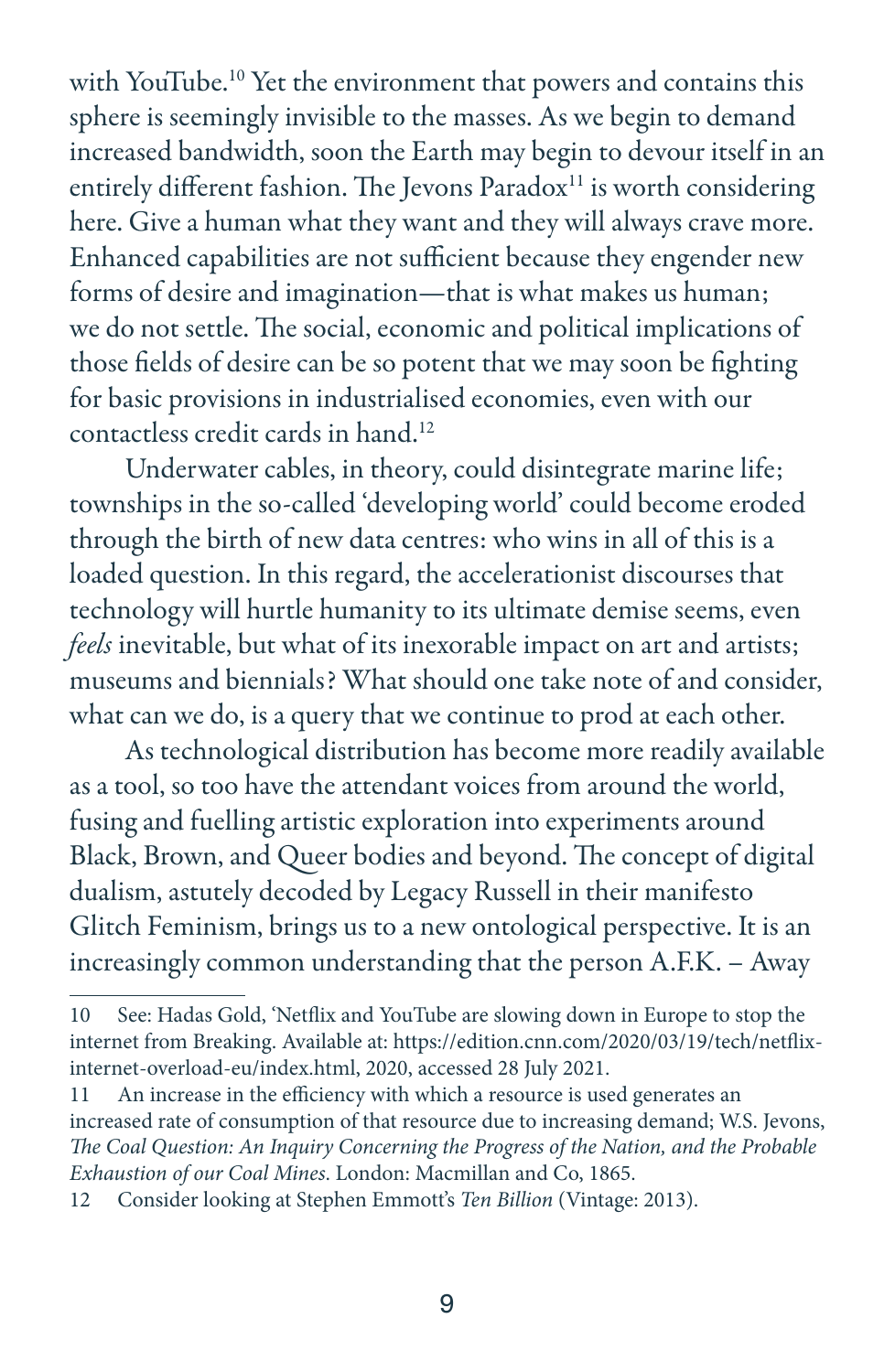from the Keyboard – is not isolated from the individual traversing virtual worlds at a screen or in a web-based application. Conscious forms are intermingling, fashioning new constellations of identity that have enabled communities to take life into their own hands. Thus, it is no revelation that mass social media platforms have enabled the Black Lives Matter movement to mobilise using the aesthetics of digital culture, and have equally supported the struggle for expanding concepts of gender that we have been wrestling with for an elastic expanse of time.

The lens of the present is still in *need* of re-negotiation. We must consider a new language to speak of the interdependent relationship amongst our multiple selves. Humans are vessels for emotion and memory, and emerging technologies have heightened those sensorial aspects of our being. We must thus acknowledge that we live in what I have previously referred to as, 'the age of emotion'—a historical period where one's affect can be utilised legitimately as a means for narrating and making the world.

Missing from the original thesis of *You Are Here: Art After the Internet* is much discussion of Artificial Intelligence (AI), a form of scientific development that conjures the mythology of the *race* between human and machine. As Trevor Paglen and Kate Crawford have demonstrated with their project Excavating AI (interchangeably referred to as ImageNet Roulette), machine learning and its attendant training mechanisms are not yet sophisticated enough to be devoid of bias or discrimination. Their project, which unfurled the partialities of 6,000 'training images' from the open-source ImageNet archive, revealed innate racism that if unleashed on a mass scale, could, in principle, threaten and de-stabilise entire societal hierarchies.<sup>13</sup> When the project reached its apex through the museum world and hit the mainstream news media, the governing body behind ImageNet dumped the 6,000

<sup>13</sup> See: https://excavating.ai/, accessed 28th July 2021.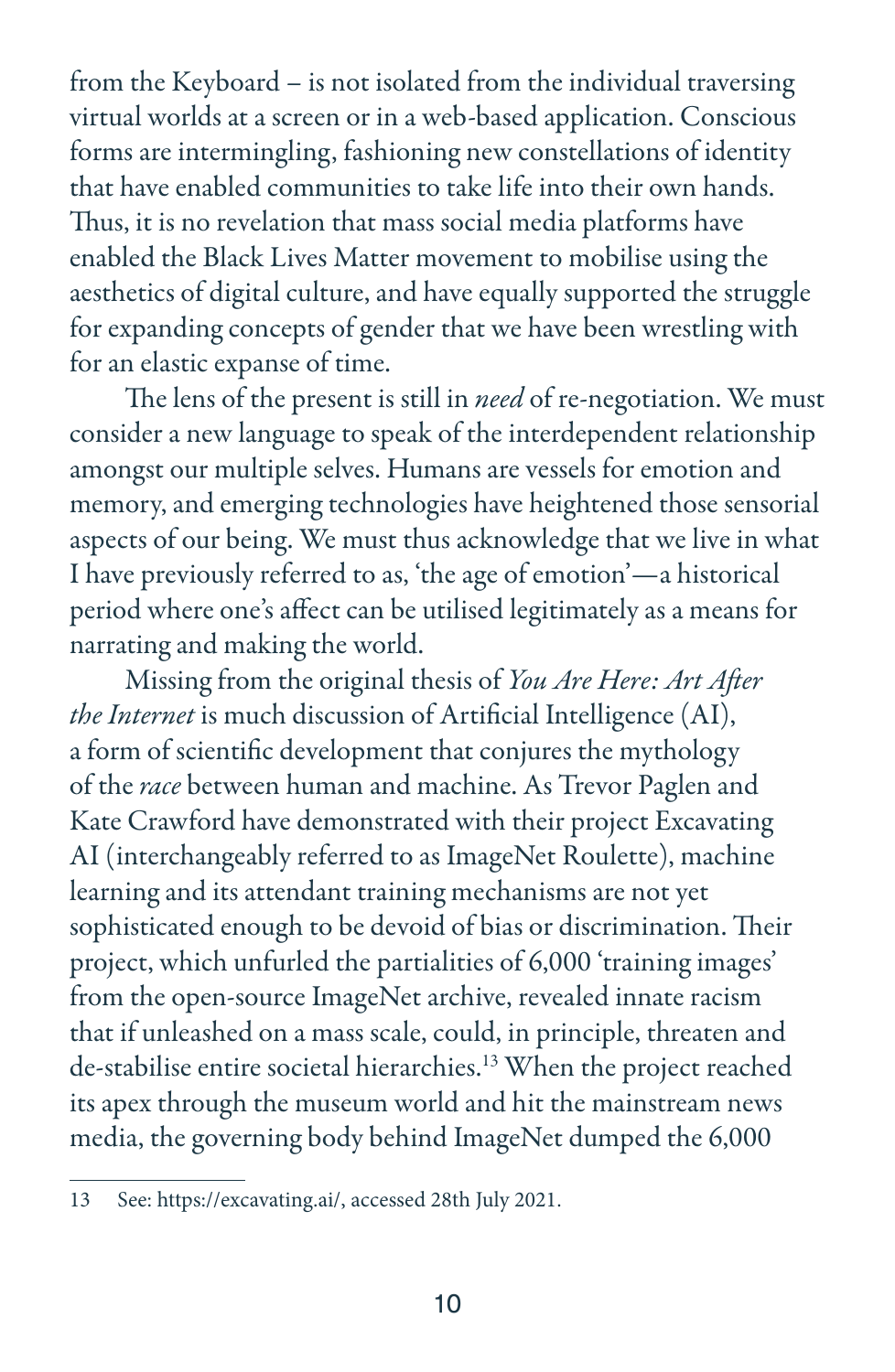images under interrogation by the duo from their database. Does this suggest that there is no one that can be held accountable? Delete?14

Should artists be considered the superheroes of the internet? That would be both inaccurate and an unfair burden. That said, throughout the internet's history, artists from Nam June Paik and Lynn Hershman-Leeson to Olia Lialina, have been exemplary disruptors and ongoing archivists of the field; their critical interrogations should hold their weight in time. As I author these words, a new vantage point emerges. I am completing a new book on the social history of the internet and the news headlines are rife with discussion of NFTs (Non-Fungible Tokens). Collectors and Venture Capitalists profess to see the future, but I see an unchanged present. Digital assets have always been forms of art. What interests me is the juridical potential of Smart contracts, self-executing legal documents that generate dividends. If they hold the possibility to engender new forms of wealth distribution; more diverse conversations about and around art, then count me in the dialogue. Like any space: this seemingly novel universe is not without incongruities—ones that exist contra to the utopia of its marketeers.

I am wary and certainly concerned that museums and arts institutions are catching up with the 'thick time' of the digital sphere a little too late. In the 1990s and early millennium one was witness to a form of responsive curating. The likes of the Walker and Guggenheim began commissioning and collecting browser-based art, only to have to turn their backs to it when it was no longer tenable. An argument was that it demanded too many resources to maintain. Now, we see these artworks back online, but for how long?

<sup>14</sup> In *Delete: The Virtue of Forgetting* published by Princeton University Press in 2009, professor of internet and governance, Viktor Mayer-Schönberger argues that we must re-introduce our capacities for 'forgetting' in the face of the unprecedented archive that the internet offer humans. The question from our current vantage point is: To what extent should this be possible?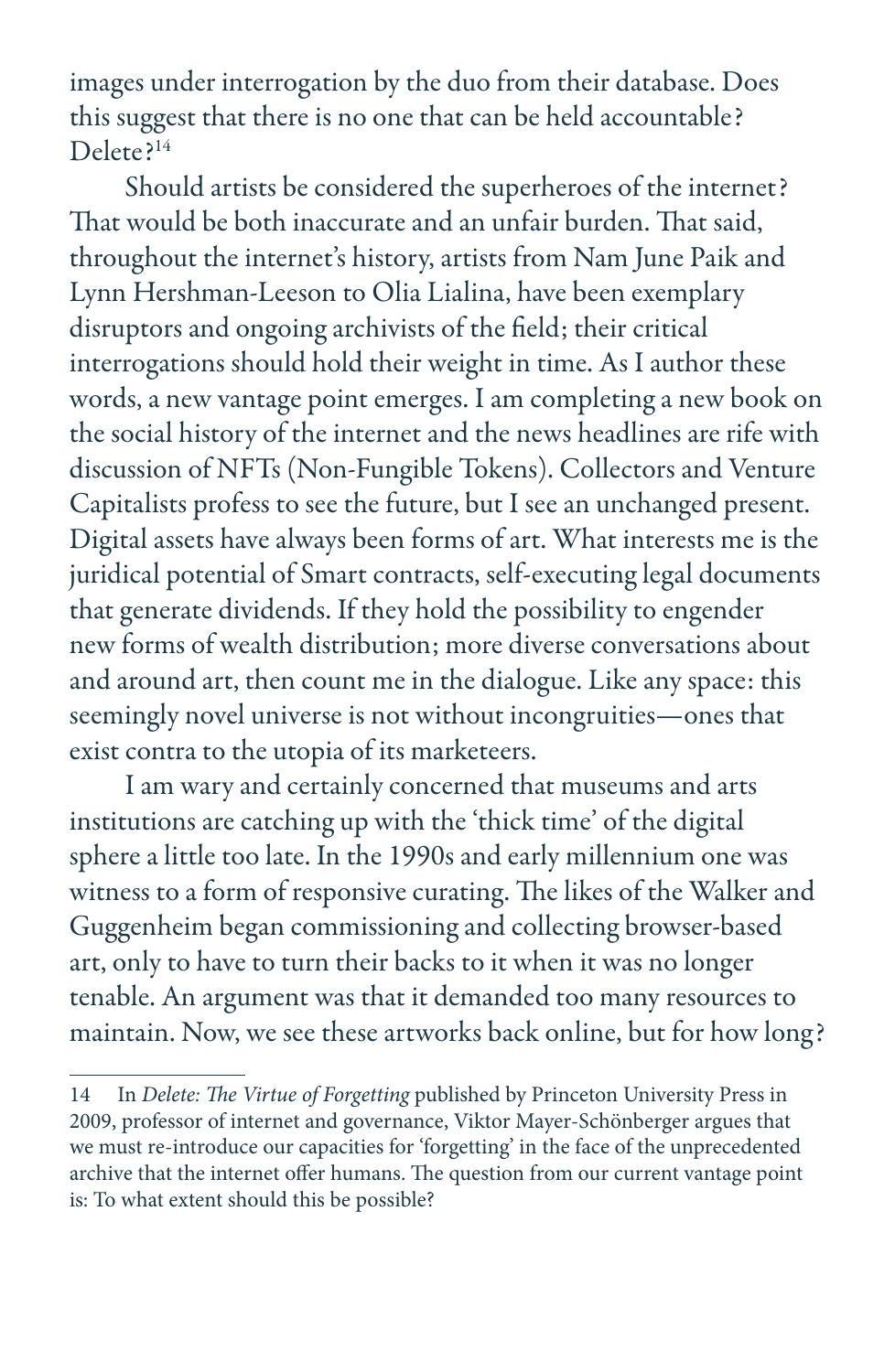Sustained and meaningful digital engagement demands re-thinking. An open-source manual of collective thinking devised through conversations by agents with shared affinities, inclusive of artists and curators, is one possible aid.

I began *You Are Here* by professing to be 'anxious'. In this regard, the gene that initiated that project has not changed. The anxiety that our contemporary history will all too quickly become a 'dusty relic' before it has had the fortune of being examined, remains a concern. My anxiety was propelled by a need for communication and an understanding that could emerge from shared dialogue. Now that the book is out of print, and in some respects perhaps out-ofdate, I am uncertain if our recent micro-histories will only emerge as I anticipated as forms of 'retromania'. Contrarily, society holds within its palm, the wherewithal to collectively create an ethical and equitable, open-access knowledge base that is inclusive of the myriad disparities that inform the various practices of its users—a library of longings that holds the potential to become animate.

Dr. Omar Kholeif, July 2021